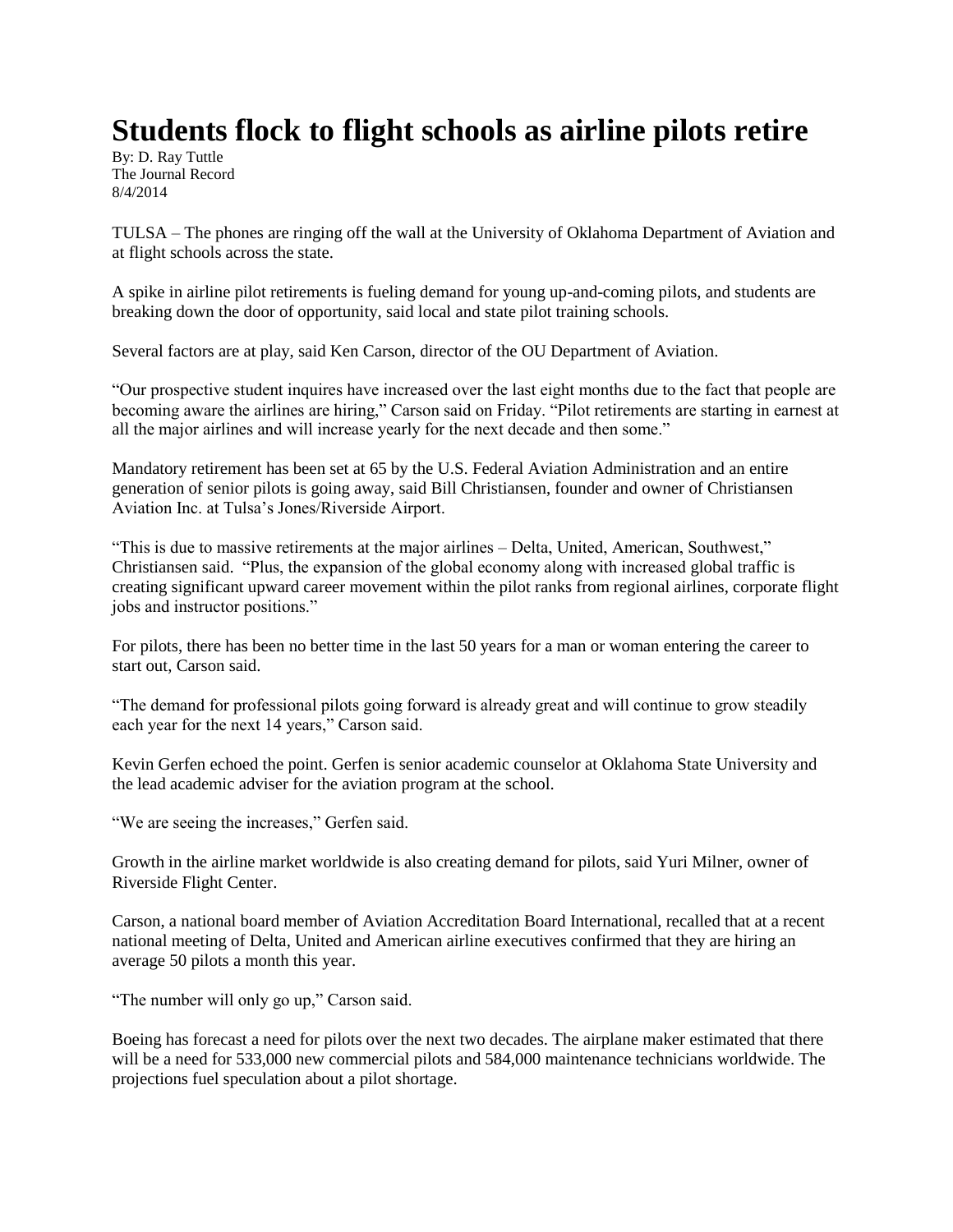Officials at the Spartan College of Aeronautics and Technology in Tulsa recognized the need months ago and last year revamped the curriculum, said Aimee Brown.

"Changes in airline regulations are creating dramatic changes at the school level," Brown said.

The school closed during the process, then reopened in the third quarter. Today there are more than 100 students in its program.

"We streamlined it, allowing a pilot in training to be able to earn their flight hours at a quicker pace," Brown said.

Spartan has a career path program agreement with Envoy Airlines. The pipeline program allows a student to become a regional airline pilot while committing to work for the airline. The student pilots will be able to build time toward earning their airline transport license. Pilots are guaranteed an interview with American Airlines once completing requirements at Envoy Airlines.

"The biggest shortage is expected to be in the regional airline carriers as airlines will be pulling pilots up from the regional carriers," Brown said.

In the past, the business model for airlines was hiring talent from those pilots retiring from the armed forces or those finishing their 10-year pilot training commitment from the military, Carson said.

"They were hiring pilots and flight instructors, or regional airline pilots who were 28 years old to 34 years old and had 2,500 to 3,000 flight hours on average," Carson said.

The military is not the source of pilots it once was, which is putting pressure on flight schools to fill cockpits for regional airlines, Gerfen said.

"The Vietnam-era pilots are retiring," Gerfen said.

At OU, aviation flying numbers dropped 25 percent to 35 percent after the Great Recession, Carson said. From a high of 12,000 flight hours logged in 2008, the number of hours logged tumbled to about 8,000.

"But since 2010 we have been steady increase each year," Carson said, referring to the number of flight hours logged. In 2013, it was 8,200 hours and as of July, with the end of summer school, we've logged 9,500 hours this year. We expect to see large bump coming through the rest of the year."

Of the 180 students at OU, about 110 are in the professional pilot or aviation management programs, Carson said.

The number of aviation students at Oklahoma State University increased 12 percent from 2010 to this past springs, said Gerfen. The number of students enrolled this spring was 239, compared to 213 four years ago.

Because of the retirement age restriction and the difficulty going through airports today, the growth of corporate travel is mushrooming.

People want to get around but avoid the airlines, Christiansen said.

"The worse the airline experience gets, the more people are looking to corporate travel," Christiansen said. "They want in the small jets and fractional business aircraft."